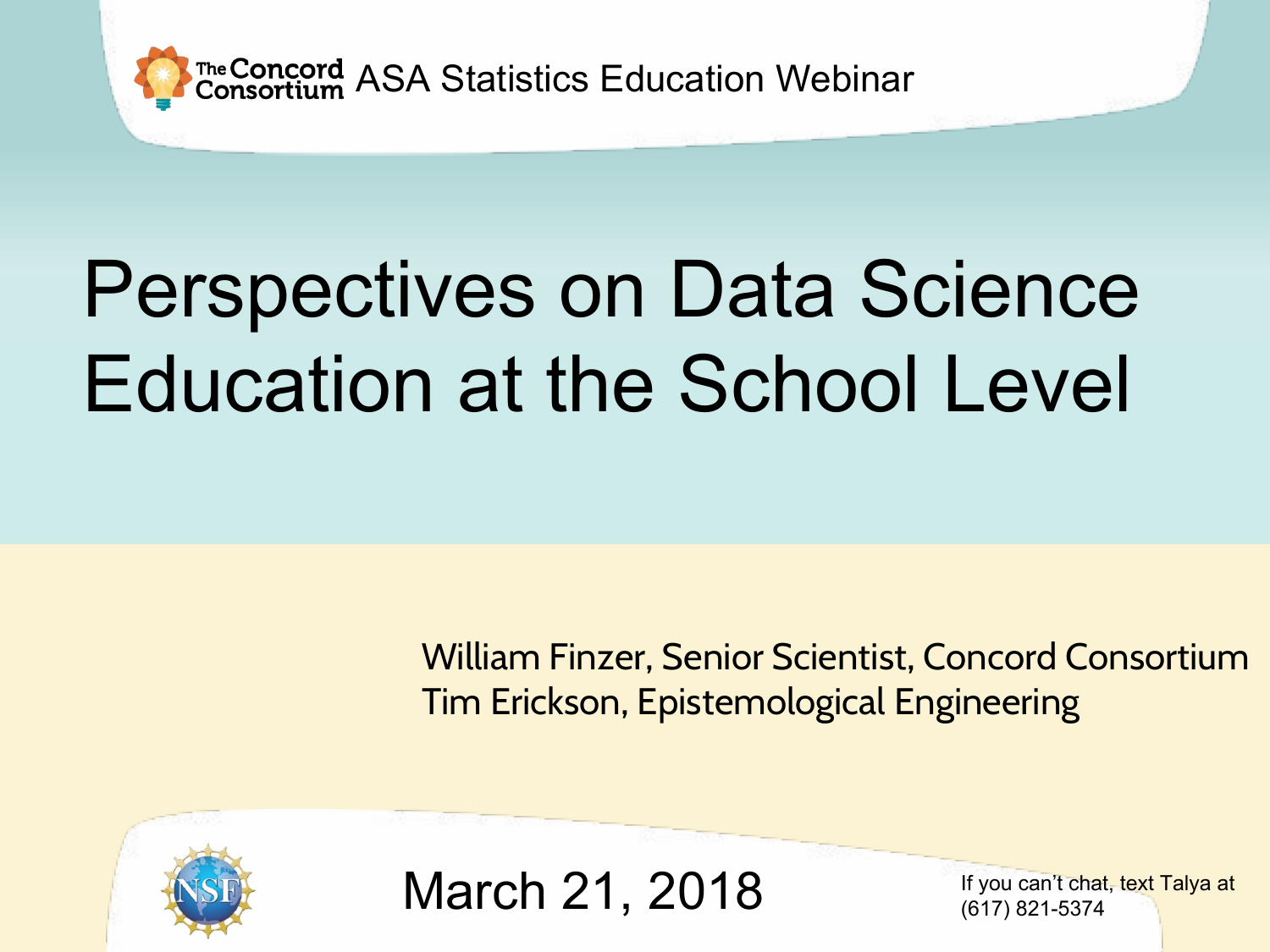How can we give secondary-school students an

authentic feel for doing data science? One aspect of this question is to ask where they should do data science—in a dedicated class? In math? In science? In history? Another is to ask for examples of what they can realistically do. What characterizes data science, and what kinds of activities are suitably accessible, complex, and don't require coding? In this webinar we'll use the free, browser-based Common Online Data Analysis Platform (CODAP) to illustrate our thinking on these questions. We'll also draw from our current Data Science Games project in which game-like plugins to CODAP generate rich and surprisingly interesting data.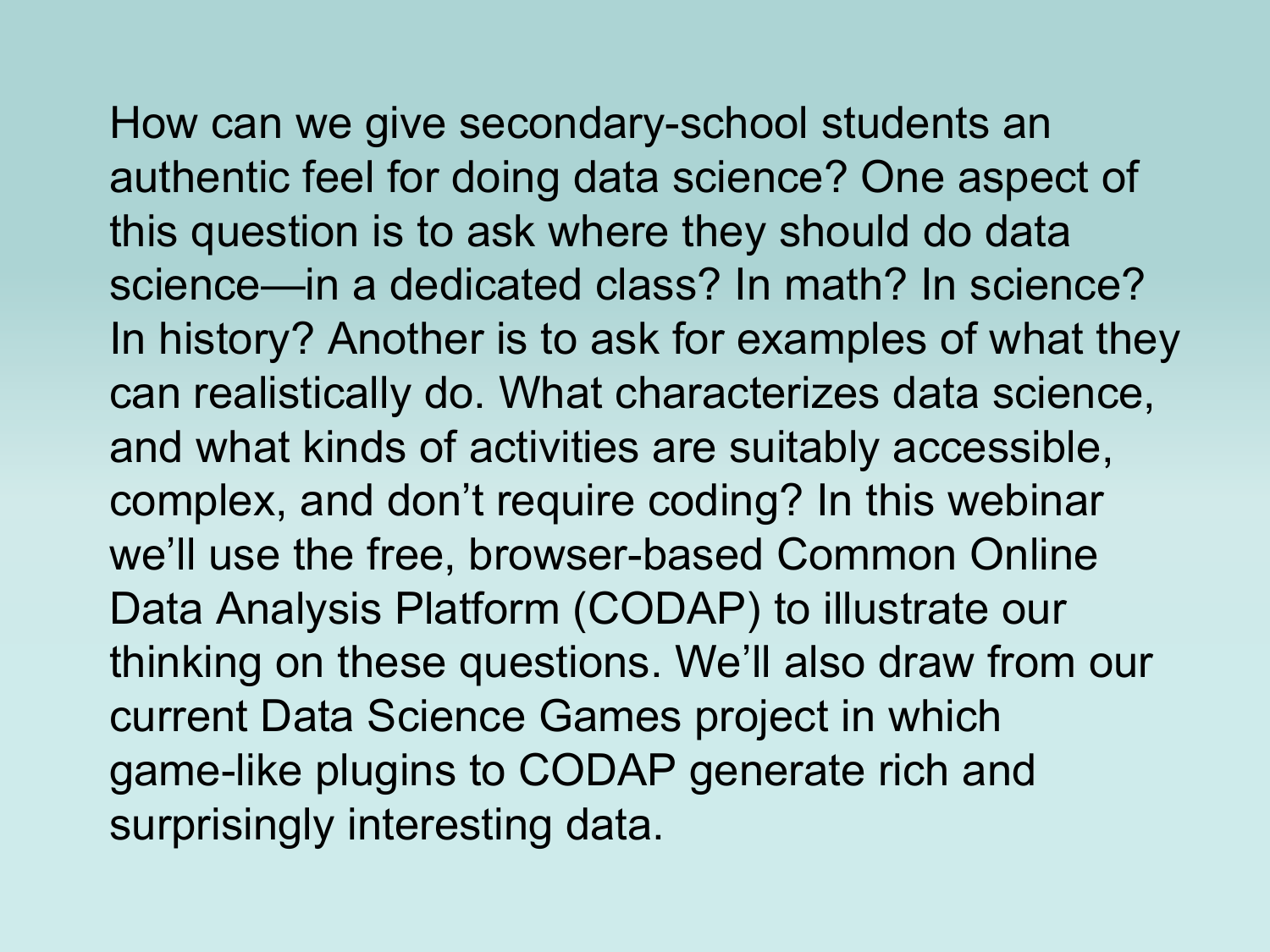#### What has changed?

# Before 2000 and the contract of the Before 2000

#### Data are

- \$\$ Expensive
- In short supply
- Relatively inaccessible
- Relatively small datasets

## Data skills are

- Important
- Concentrated in a few professions

Data are

- ¢¢ Inexpensive
- Plentiful
- Accessible
- Ubiquitous
- Huge datasets

## Data skills are

- Essential
- Required in every endeavor
- ⇒ Data Science
- ⇒ Data Science Education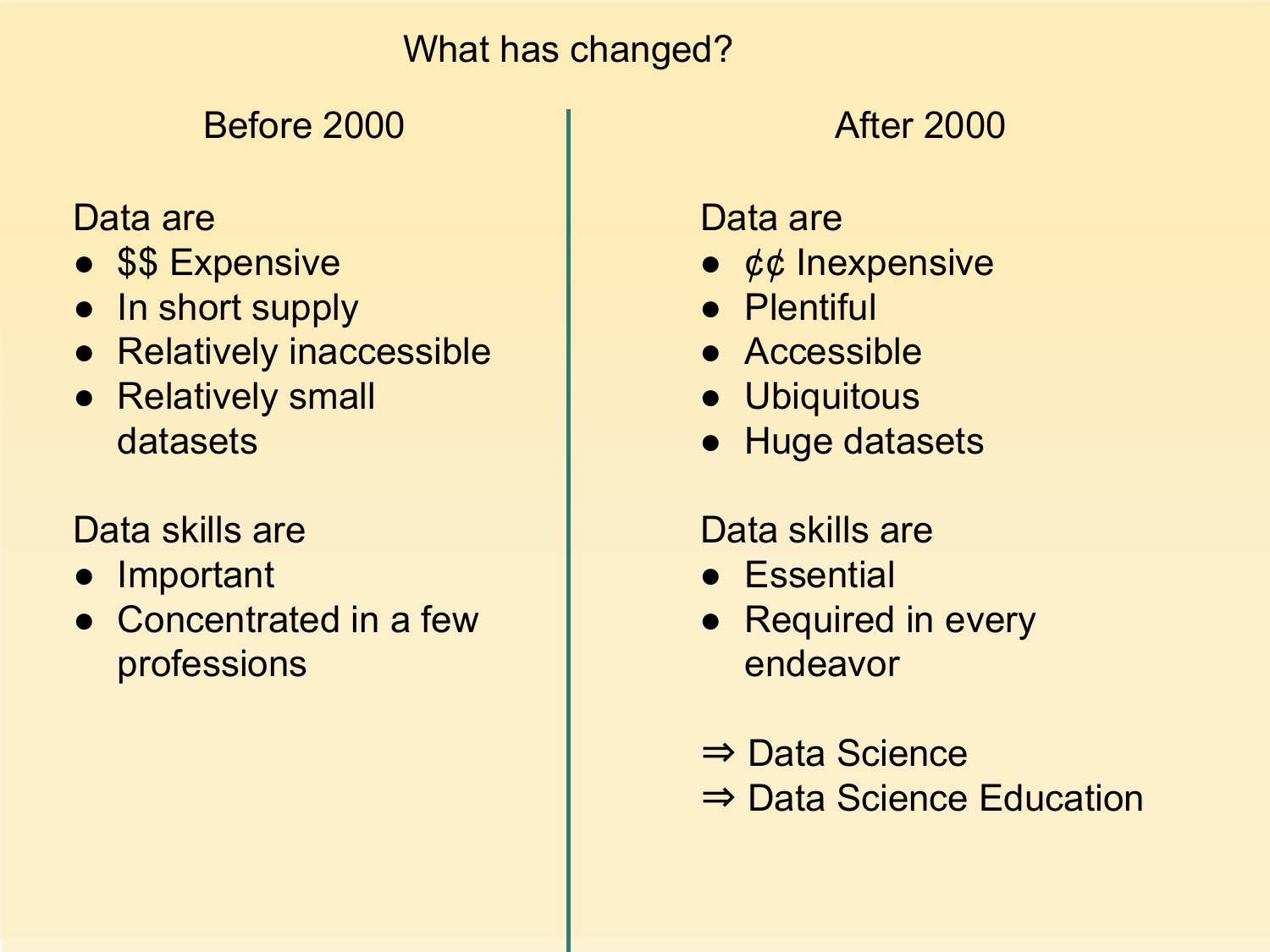

### Data Science? The Color Data Science Education?

- Bring about an appropriate level of data science fluency
- Develop technology suited to learning with and about data
- Develop curricula that engage students with data
- Research how learners conceive of data and how these conceptions change with time and experience
- Figure out how DS fits with computational thinking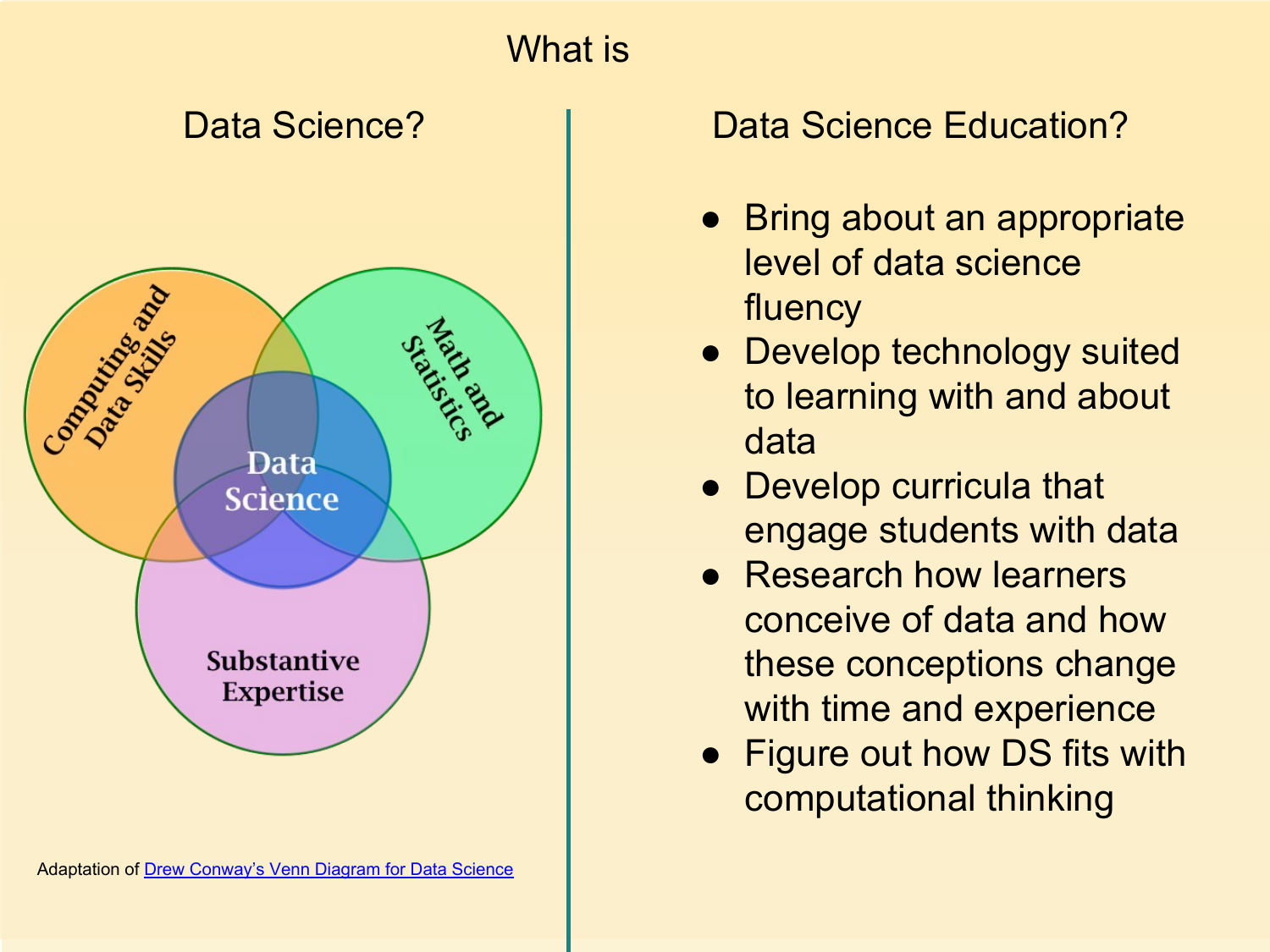At the school level, will data science be seen as a subject, or as habits of mind brought about by data-immersive experiences across all disciplines?